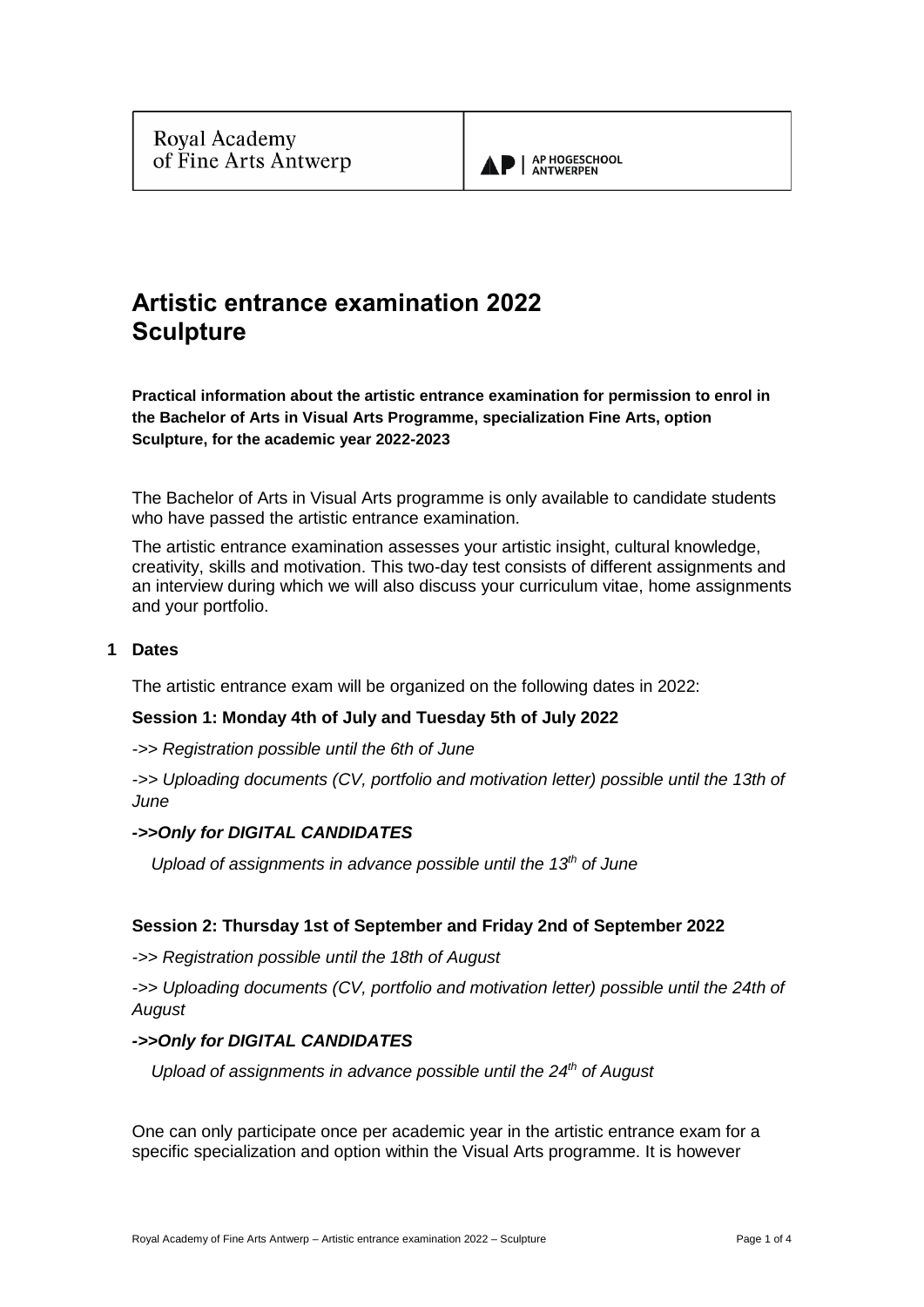possible to participate in the entrance exam for different specializations and options in the same year.

## **1.1 IMPORTANT NOTE FOR CANDIDATES OUTSIDE THE EEA**

Candidate students from outside the EEA are strongly advised to take part in the artistic entrance exam in July. Candidate students from outside the EEA must submit their application for a student visa as soon as possible after they have passed the artistic admission test. Only then can they obtain the necessary visa in time to attend classes from the start of the academic year and gain the necessary access to the Academy's buildings and facilities.

### **2 Registration and payment**

You can register for an artistic entrance exam online, on [https://inschrijven.ap.be.](https://inschrijven.ap.be/?Academiejaar=2020-21&SoortOpleiding=2&Taal=2) In order to participate in an artistic entrance exam, **you must pay a non-refundable** administrative fee of 25 euros, to be paid in advance, during the online registration.

We would like to receive your payment no later than:

**Session 1:** Tuesday, June 7

**Session 2:** Friday, August 19

*->Please note that your payment may take a few days to arrive so be sure to bring your payment in good time!!!*

#### **3 Practical information:** session 1

You will be able to take the artistic entrance exam and the interview digitally or physically.

## **Please indicate your preference (digital or physical) + department by e-mail BEFORE 13 June !!**

->E-mail:<academie@ap.be>

After registration and payment you go through the following steps (**5. DIGITAL or 6. PHYSICAL**).

## **4 To be submitted in advance (ALL CANDIDATES)**

- 1 CV indicating the studies carried out.
- 2 Letter of motivation with a very clear indication of why you choose this specialization.

3 Portfolio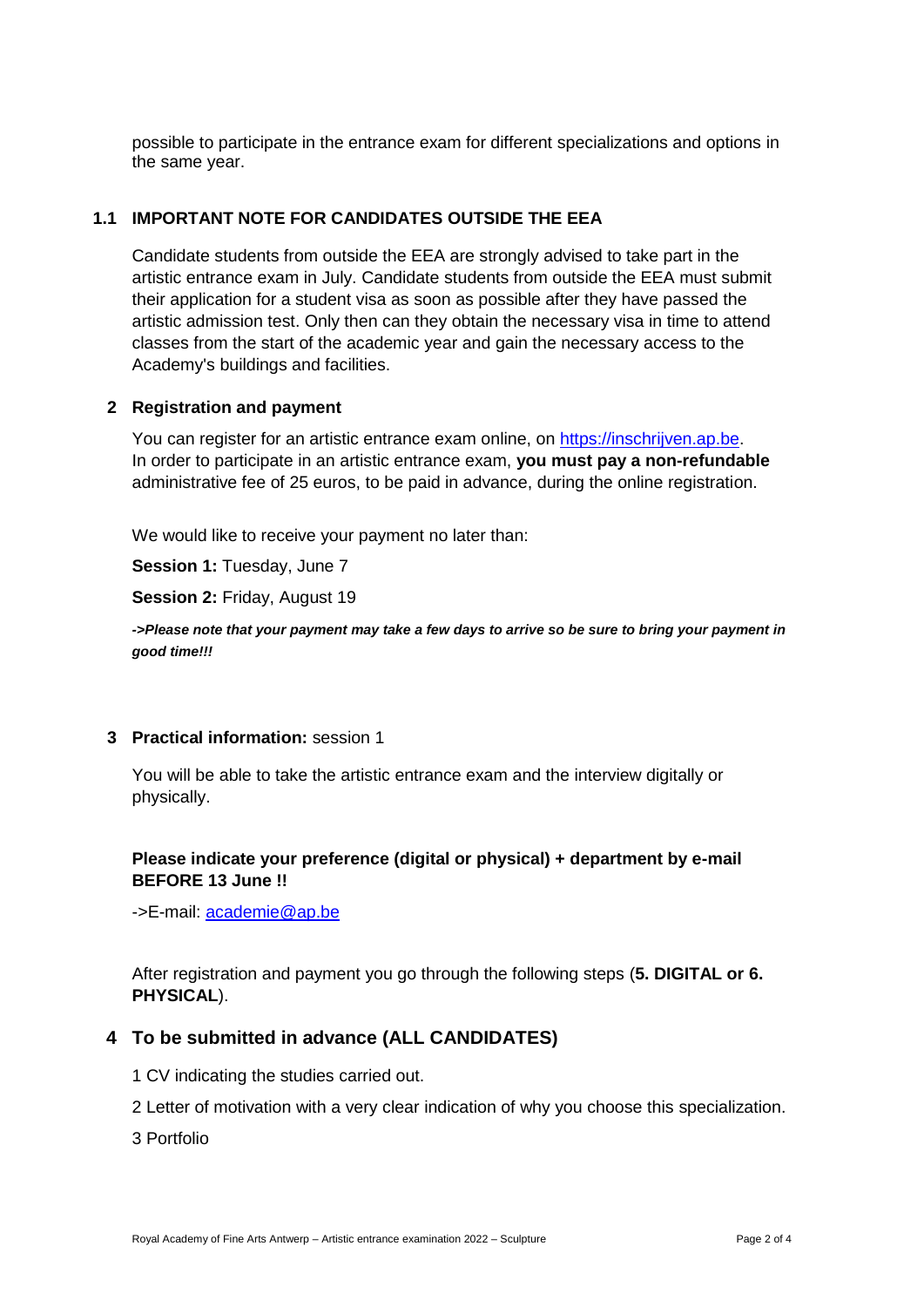- ➔ Merge your CV , motivation letter and portfolio in one file (PDF)
- ➔ File name: use your personal name, so that we know to whom it belongs. Example filename : name\_familyname\_portfolio\_en.pdf
- → Upload your files via the link that will be sent to you by e-mail
- **→** Submitting possible until June 13

# **5 DIGITAL Course**

## 1 **Assignments submitted in advance**

The assignments in advance must be submitted by June 13 at the latest via a link.

➔ Upload your assignments in advance (drawing from life and modelling test) in PDF or JPG

## **2.Artistic assignment**

The assignment has to be submitted at the latest on June 27 via the link that will be sent to you by e-mail.

➔ Upload your artistic assignment (assignment: 1,2 or 3) in PDF

**Day 1 and Day 2** Interview: Monday the 4<sup>th</sup> of July and Tuesday the 5<sup>th</sup> of July

The committee will give you an appointment by e-mail.

The interview will take place with the e-mail address entered in your webregistration via Skype. If you want to use a different e-mail address or you want to do the interview via Teams, please let us know.

# **6 PHYSICAL**

We expect you on the Campus on Monday 4 July and Tuesday 5 July.

You will be able to make/perform the artistic assignment (choose one of the three assignments below at point 7.) + drawing and modelling assignment on Campus.

Hours: 09:00 - 17:00

Location: Blindestraat 13, 2000 Antwerp

What to bring:

-Portfolio, c.v. and motivation letter

-Material for the drawing and modelling assignment (assignments in advance) + artistic assignment

# **7 Description: Assignment in advance, Artistic Assignment and Interview**

## **Assignment in advance**

Drawing from life:

1) Draw a plant, animal or person from your personal environment.

2) Draw your interior.

These assignments are done in charcoal or pencil. The format is minimum A3.